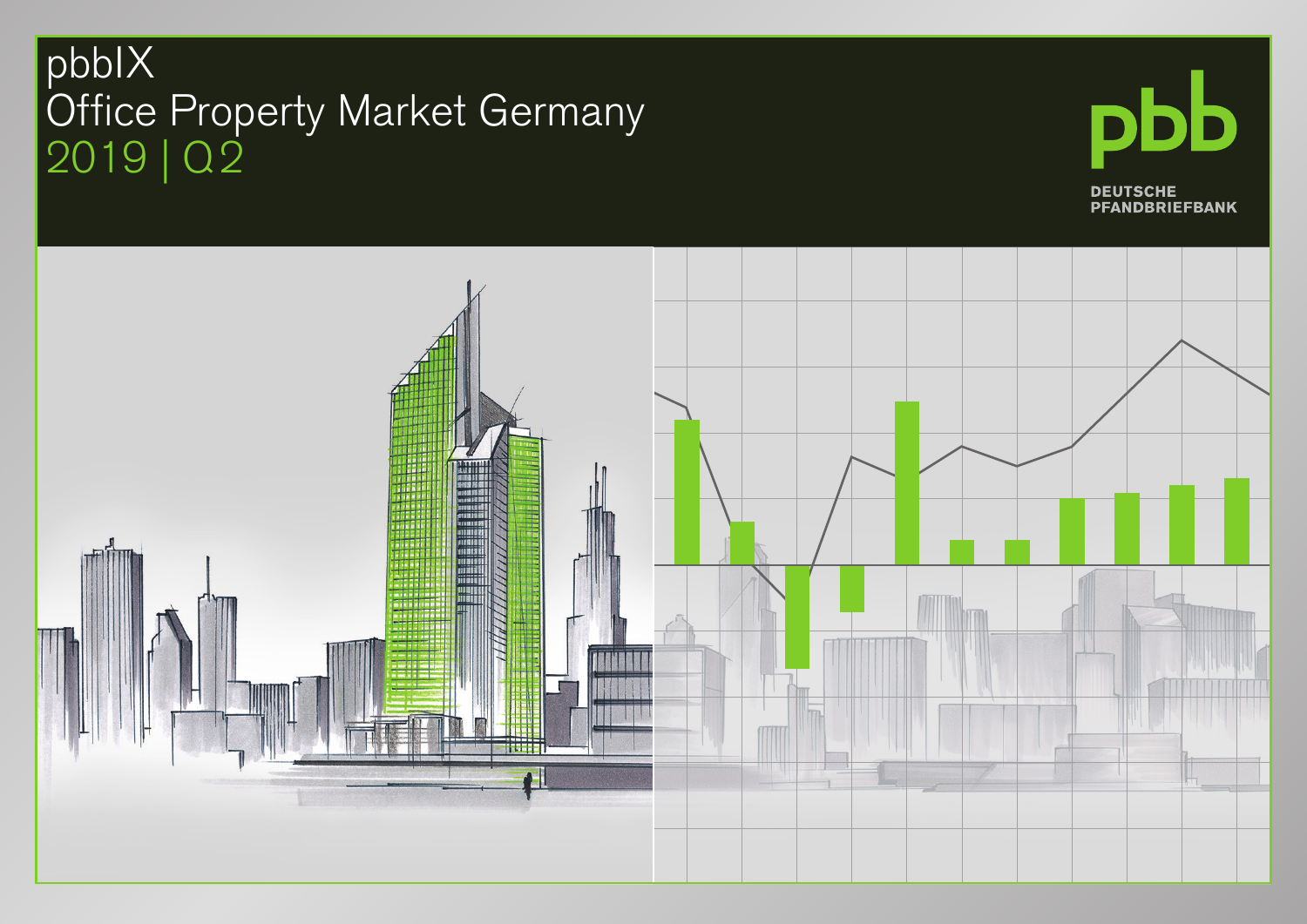#### Disclaimer

Deutsche Pfandbriefbank AG (pbb) is the sponsor of this document. vdpResearch GmbH, Berlin, is responsible for the content.

pbb does not verify the figures and other information used and does not accept any liability for the content. It shall not be obliged to correct or point out any inaccuracies or incompleteness. pbb may stop publication at any time.

Any liability for negligence on the part of pbb arising from or in connection with this document shall be excluded unless it is a matter of injury to life, limb or health, and unless such exclusion of liability is excluded for other legally compelling reasons.

All legal relationships arising from, or in connection with, this document in relation to pbb shall be governed solely by the substantive law of the Federal Republic of Germany. Exclusive legal venue shall be Munich, as far as this can be permissibly agreed upon.

Data and information contained in this publication are based on sources and methodical approaches which vdpResearch GmbH considers to be reliable. However, vdpResearch GmbH cannot guarantee the accuracy or completeness of the information provided. Any opinions expressed reflect the current views of vdpResearch GmbH. However, no assurance can be given with regard to the content of such opinions or forecasts.

#### Imprint

Deutsche Pfandbriefbank AG Parkring 28 85748 Garching, Germany

Germany

### Management Board:

Vorstandsmitglieder: Andreas Arndt (CEO), Thomas Köntgen (Deputy CEO), Andreas Schenk, Marcus Schulte Chairman of the Supervisory Board: Dr Günther Bräunig Registered office: Munich Legal form: Aktiengesellschaft Companies Register No: Munich District Court, record HRB 41054 International VAT ID code: DE811223976

#### Supervisory authorities:

Federal Financial Supervisory Authority, Graurheindorfer Str. 108, 53117 Bonn and Marie-Curie-Straße 24-28, 60439 Frankfurt am Main European Central Bank, Sonnemannstraße 20, 60314 Frankfurt am Main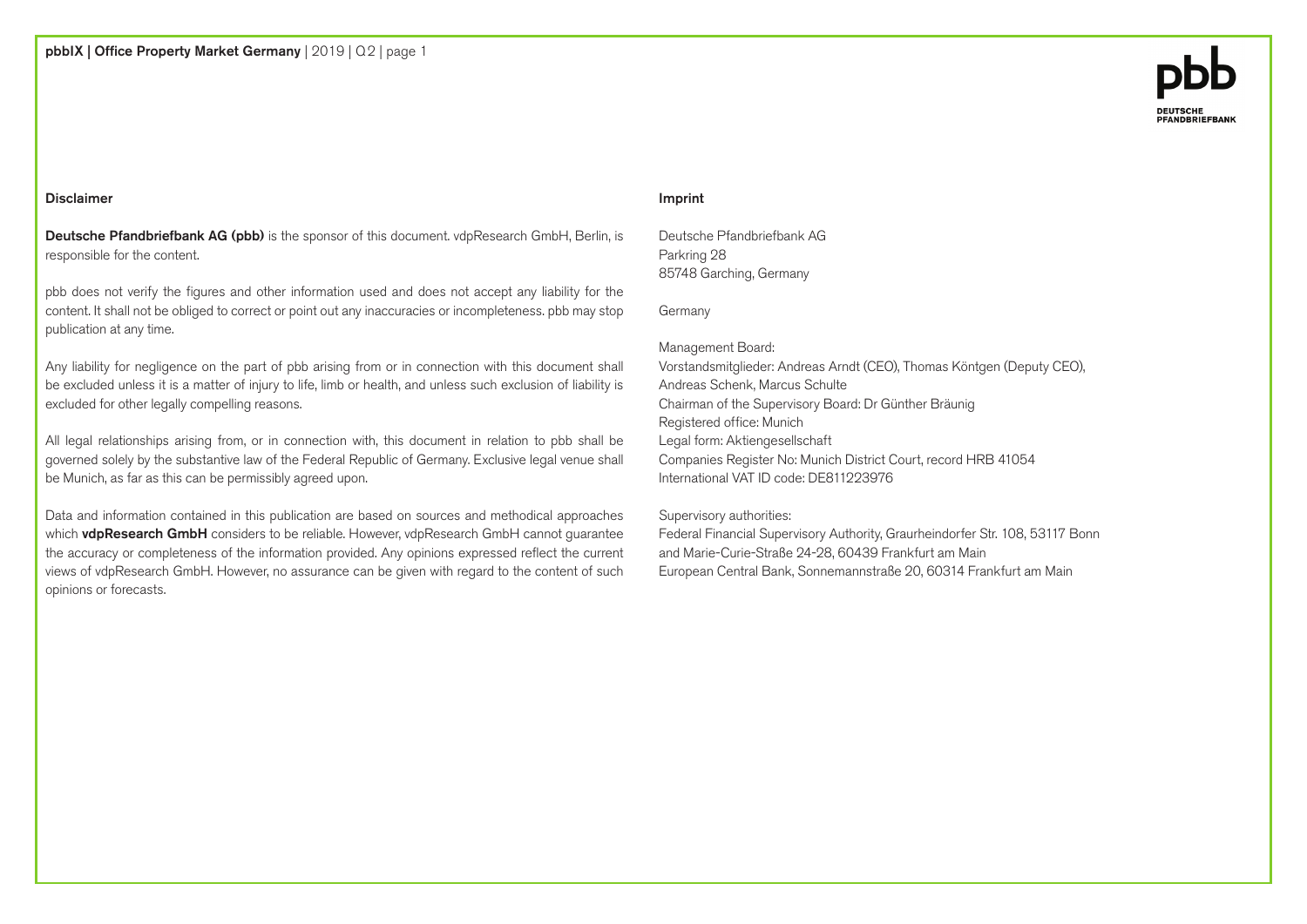# Overview

The BIG 7 office markets currently find themselves in a challenging environment: they face pressure from unfavourable economic prospects and political uncertainties on the one hand, while encountering rising office rents, a lack of rental space and a shortage of suitable investment properties on the other. Expansive powers continue to dominate for the time being. The pbbIX real estate index remained expansive (at 0.73 points) in the second quarter of 2019, but eased for the second time in succession.

The index is boosted in particular by the **markets for office space** and  $-$  to a lesser extent – by the investment markets. Vacancies on the markets for office space have fallen further, leading to an exceptional shortage of vacant space and hence to rising rents for newly let space. Although the economic prospects have become significantly bleaker, existing excess demand suggests that rents will continue to rise for the time being.

Real estate investments are thus receiving support from rental development. In addition, interest rates on the capital markets have fallen  $-$  rather than increasing – over recent months. This also encourages direct investments in the office property markets, which are currently moving sideways at a comparatively high level.

It is not easy to forecast any future trend. The risks lie primarily in macroeconomic developments. Sentiment among the companies' senior executives has deteriorated considerably, the current business climate is less satisfactory and a somewhat more sceptical view is being taken of future events.



# pbbIX BIG 7 | Index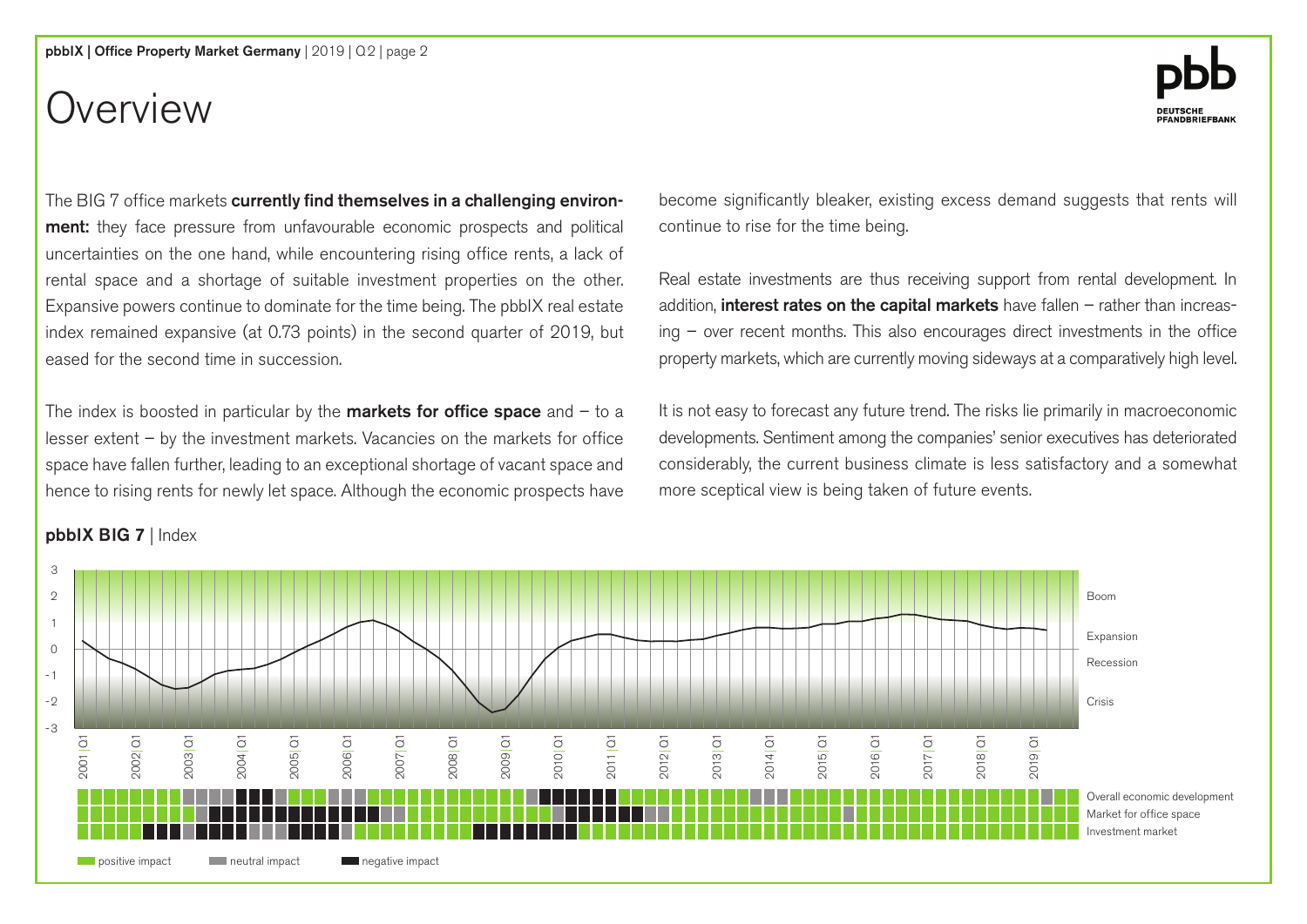# Overall economic outlook

On balance, the latest figures on the performance of the German economy are sobering. The **order situation** in the German manufacturing industry deteriorated in the second quarter and, according to recent surveys, is weighing on sentiment among companies which are growing increasingly sceptical about future business prospects. Burdening external economic factors and geopolitical uncertainty remain a source of concern, reducing the willingness to invest among a growing number of companies, and impacting exports. This is compounded by capacity bottlenecks in the construction industry, resulting in stagnating completion volumes, but also, in part, in a marked increase in prices and costs.

On the other hand, positive impetus is generated by essential components of domestic demand. Private consumer and public spending remains on an upward trajectory and creates a balance that has prevented real gross domestic product from contracting to date. It remains to be seen whether this scenario will remain intact or if economic output will actually decrease in the near future. However, a pronounced recession with negative rates of change in real gross domestic product over several quarters is not expected. Germany is experiencing a period of reduced economic activity. An assessment of this situation, however, must take into account that unemployment is at a historically low level and production capacity utilisation is very high. The growth in income at least is supporting the services industry and private consumption.

Real gross domestic product | year-on-year change in %



Working population | year-on-year change in %



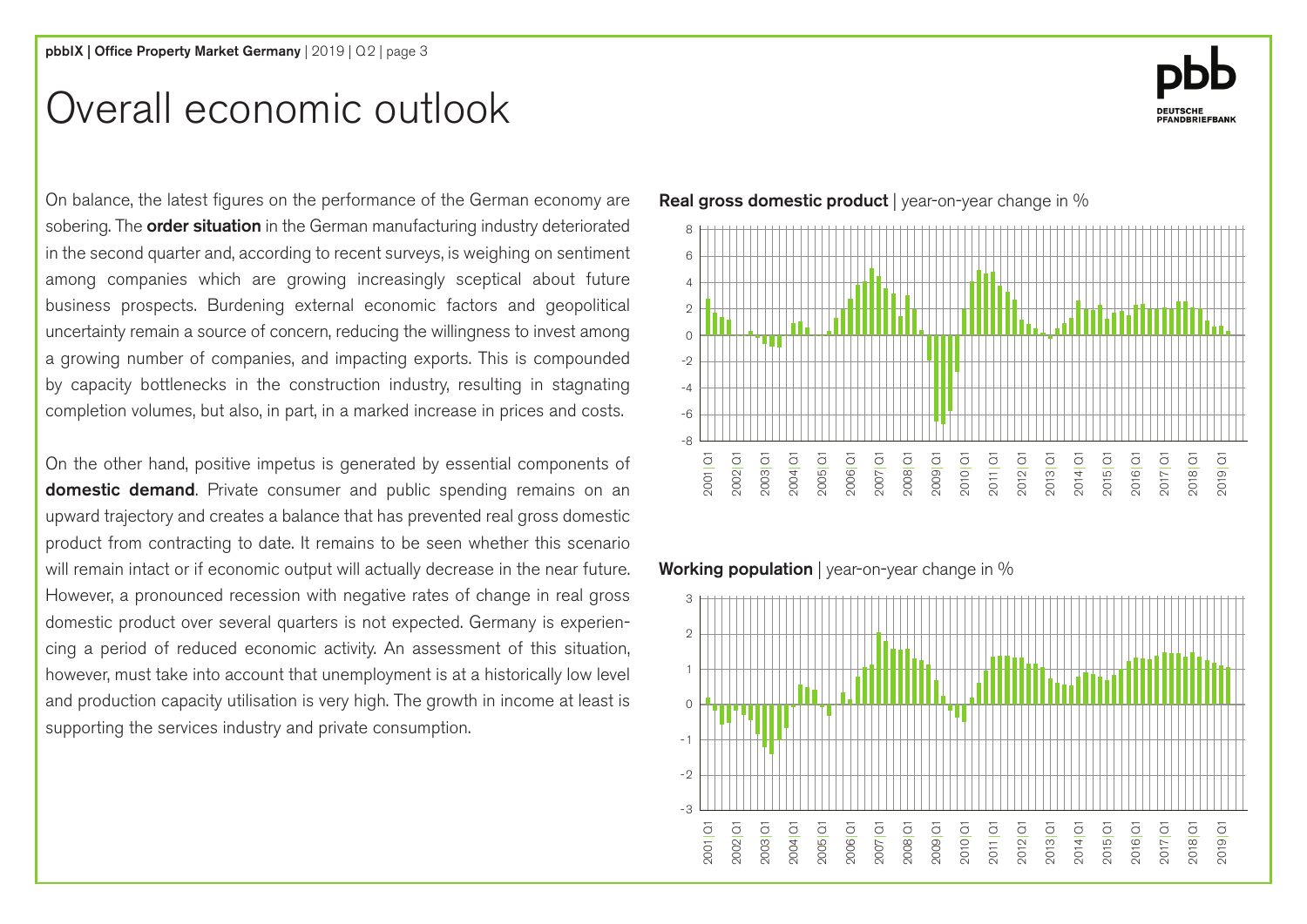# Market for office space

Data for the second quarter of 2019 conveys a clear message: despite all the political and economic risks, the tug-of-war surrounding Brexit, and the uncertainty as to how the trade conflicts will progress, Germany's **big markets** for office space are booming. Vacant office space, letting performance and rising rents for newly let space leave no doubts in this respect.

In the period under review, office space vacancies fell again in all BIG 7 markets. Existing space has not been utilised to such an extent since the turn of the millennium. Despite having slowed down recently, the rise in the number of office workers continues to put a strain on the market. Furthermore, there are not enough new office buildings being built to balance out the supply side. Even if more building permits are issued again, the number of completions remains low due to exhausted capacities in the construction industry.

The lack of office space available at short notice is currently triggering the following effects: one the one hand, companies looking for office space are increasingly prepared to secure space at a very early stage. Brokers expressly state that office space is being increasingly rented off-plan. A substantial share of new office space coming to the market in the quarters ahead is already pre-let. On the other hand, rents for newly let space are rising due to bottlenecks. In the second quarter of 2019, all in all top rents on the BIG 7 markets increased by 2.3% quarter-on-quarter, or by around 8% year-on-year.





### Top rents (BIG 7) | year-on-year change in  $%$

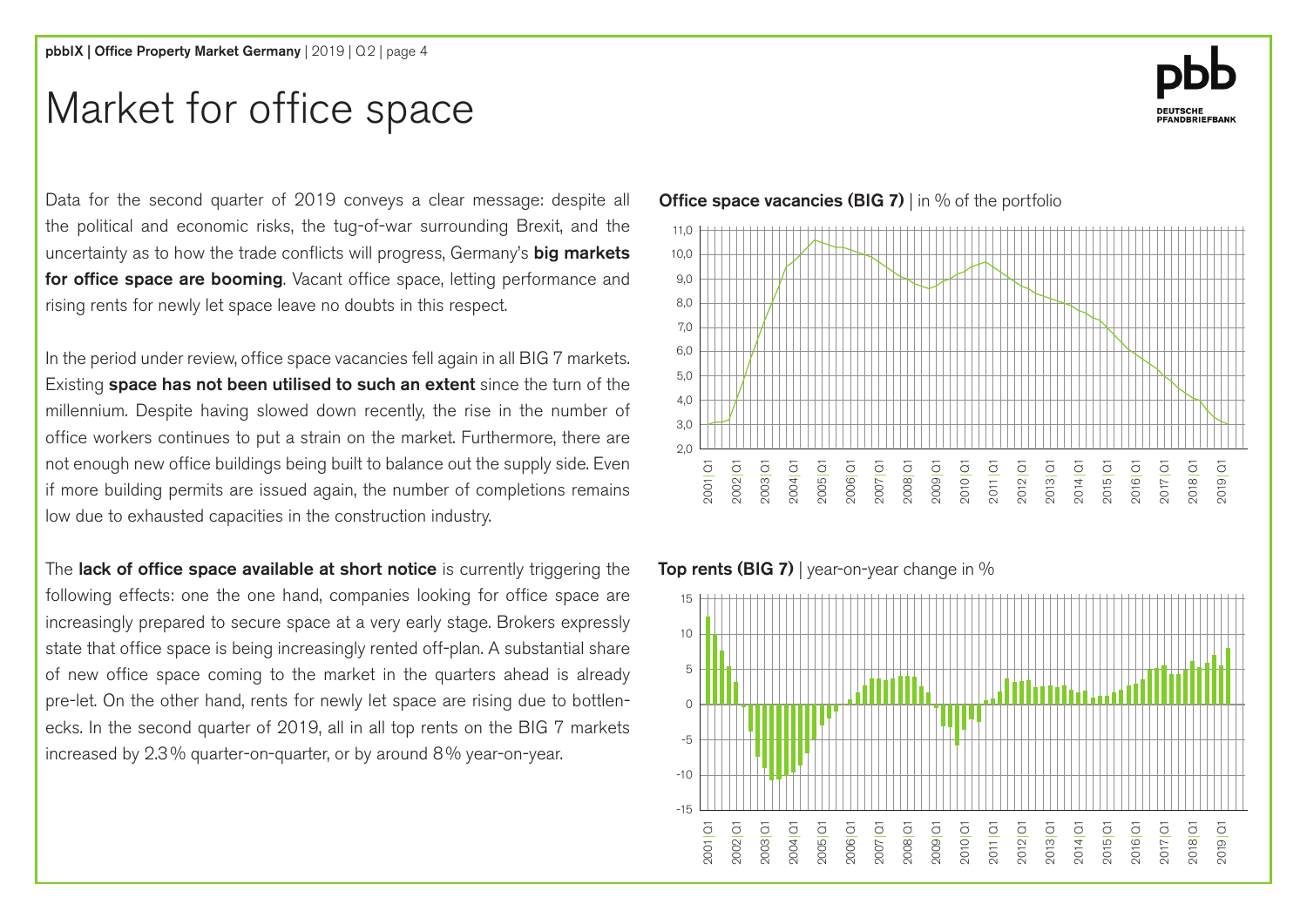# Investment market

Capital inflows fell again in the second quarter of 2019. However, the decline was relatively moderate compared with the previous quarter. Based on preliminary figures from Real Capital Analytics, which are generally revised upwards due to late notifications, capital inflows decreased by roughly 6% from the previous quarter. This minor decline, which is also likely due to the provisional nature of the figures, and the absolute amount of fund inflows do not point towards a turnaround in sentiment; rather, there are signs that market developments will slow down at a high level.

Roughly two-thirds of the funds came from abroad, once again benefiting mainly Berlin and Munich. In arithmetic terms, the high international share overall and in these two cities is explained by the fact that cross-border investments increased compared to the previous quarter, while domestic investments fell.

For the first time since mid-2009, net initial yields halted their decline recently, but remained at a historically low level of around 3%. It would be too early to draw any conclusions from this about an end to the yield compression: firstly, properties in the core office segment remain in short supply. Secondly, the era of low interest rates shows no signs of coming to an end. As a matter of fact, recently long-term interest rates have even eased somewhat, so that the yield differential between property investments and government bonds has widened again. Expectations about the further course of rents for newly let space also suggest that initial yields for office property will remain under pressure. Property investments are therefore experiencing further tailwinds from interest rates and rents.

### Initial net yield (BIG 7) | in %



### Investment volume (BIG 7) | in € billion

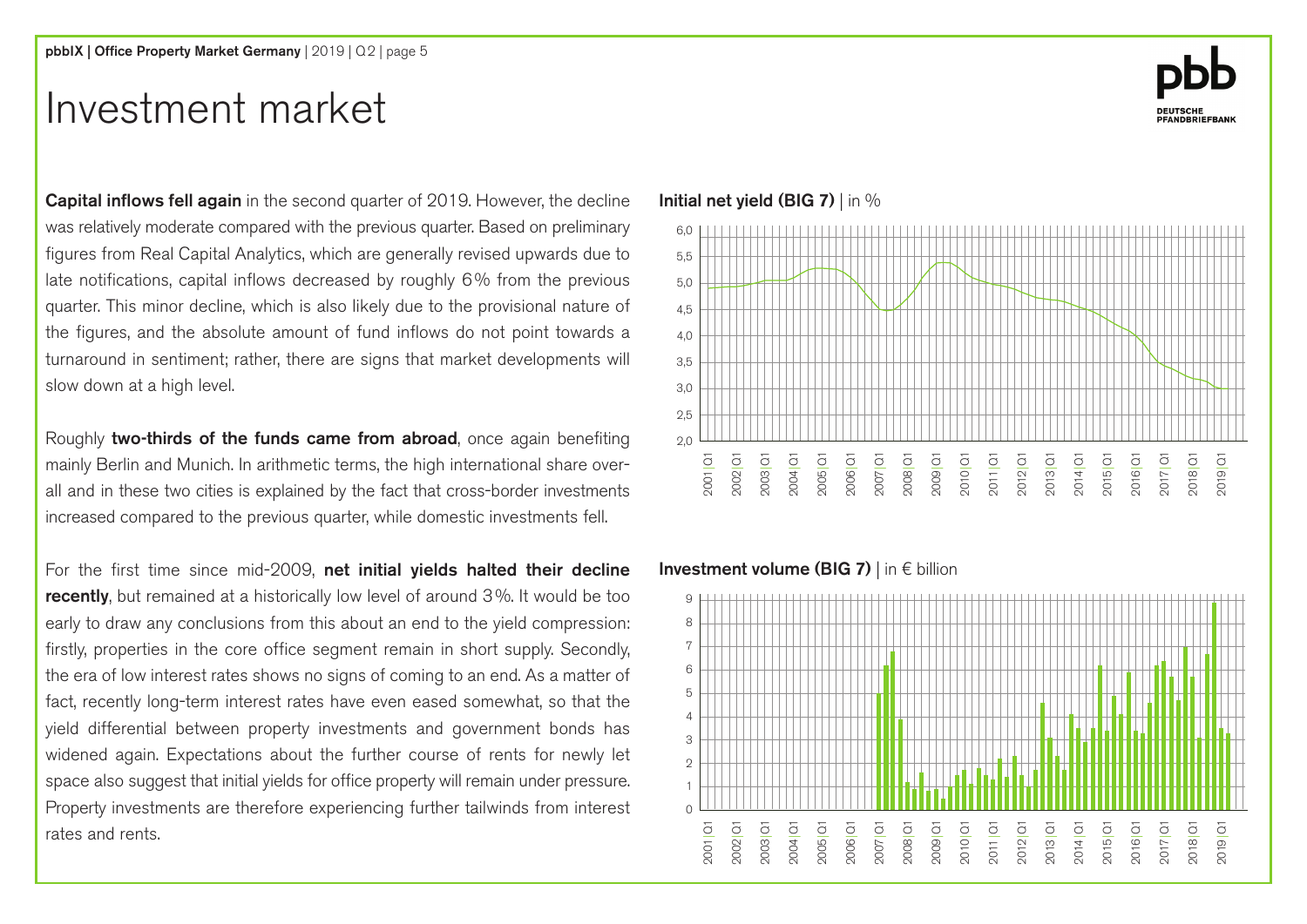# BERLIN

Thanks to many large-volume transactions, such as The Westlight (which is still under construction) and the listed Osram-Höfe, the investment market in Berlin is aiming for a very good result 2019. Overall, the transaction volume in the first half of 2019 exceeded the first half of 2018 by around 60%. Despite the strong demand for a limited supply, yields were stable compared with the previous year and the previous quarter. In contrast, the further drop in the space available on the user market led to another increase in rents, so that – at its peak – the € 35 per sqm threshold was exceeded. All in all, somewhat less office space was taken up than in the previous quarter, nevertheless achieving the third-best half-year result after 2016 and 2017, at around 400,000 sqm.

### **HAMBURG**

Transaction volumes fell once again due to a lack of suitable properties. At slightly less than  $\epsilon$  600 million in the first six months, significantly less was spent on office property purchases than in the same period of 2018. The lack of suitable properties for purchase was especially perceptible in the large-volume area. Buying interest is based largely on the good state of the rental market. With a low vacancy rate, the second quarter of 2019 recorded a very high letting performance thanks to some major completions, such as the city's rental of the telecommunications exchange. All in all, the second-best half-year result of the last ten years was achieved, whilst, at the same time, rents continued to increase.



-3

-2



2013|Q1 2014|Q1 2015|Q1 2016|Q1 2017|Q1 2018|Q1 2019|Q1

2012|Q1 2011|Q1 2010|Q1 2009|Q1 2008|Q1 2007|Q1 2006|Q1 2005|Q1 2004|Q1 2003|Q1 2002|Q1 2001|Q1

BIG 7 Berlin

Boom

**Recession** 

Expansion

Crisis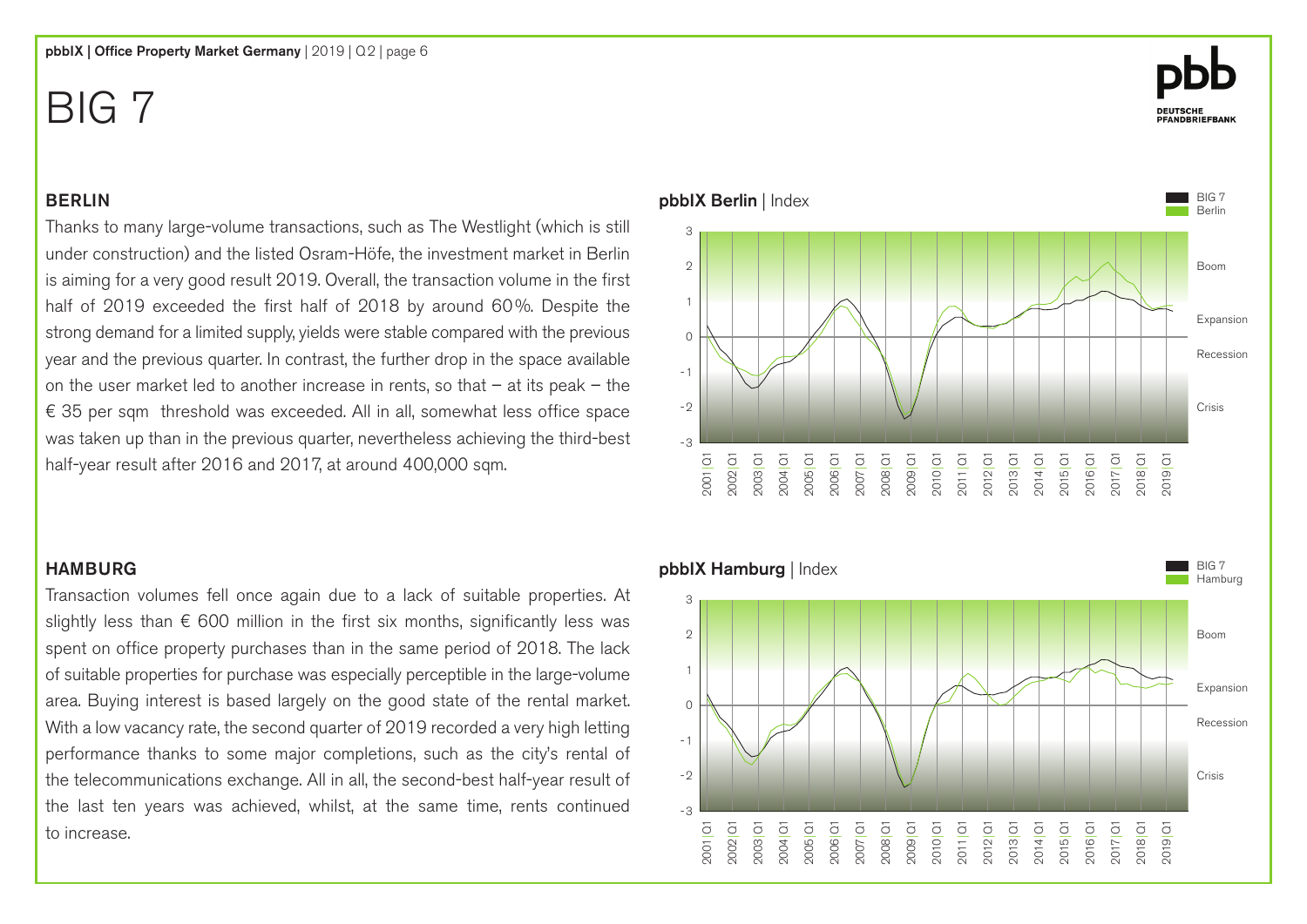### MUNICH

Following a weak start, transaction volumes on the office investment market were significantly higher in the second quarter – at around  $\epsilon$  1 billion. This is due, among other things, to the sale of 60% of the Siemens Campus, whose value is estimated at around € 450 million. Overall, office properties with a value of  $€$  1.7 billion were acquired in the first half of the year, marking a significant decline compared with the top result of the previous year. At the same time, yields remained stable during the second quarter. On the user market, the very scarce space available once again prevented a good rental performance. Compared with the first half of 2018, 10% less space was taken up, and large-volume rentals had to be concluded largely in project developments. Accordingly, rents rose once again year-on-year.

### COLOGNE

The second quarter followed on from the good results of the previous quarter. At around € 385 million in the first six months, some 10% more was invested in office property than in the same period of the previous year. Kölnisch Quartier, formerly known as Barthonia Forum, was one of the largest transactions concluded in the second quarter (it was disposed in several separate transactions). The sideways trend in yields seems to be consolidating further. The user market reported rising turnover figures, so that take-up significantly exceeded that of the previous year. The Cologne office market is defined by a shortage of space; the vacancy rate has meanwhile fallen below 3%. At the same time, top rents have increased sharply within one year by around 10%.

### pbbIX Munich | Index BIG 7 **Munich** Boom **Recession** Expansion 2 1  $\Omega$ -1 3

-3

-2



2013|Q1 2014|Q1 2015|Q1 2016|Q1 2017|Q1 2018|Q1 2019|Q1

2012|Q1 2011|Q1 2010|Q1 2009|Q1 2008|Q1 2007|Q1 2006|Q1 2005|Q1 2004|Q1 2003|Q1 2002|Q1 2001|Q1

Crisis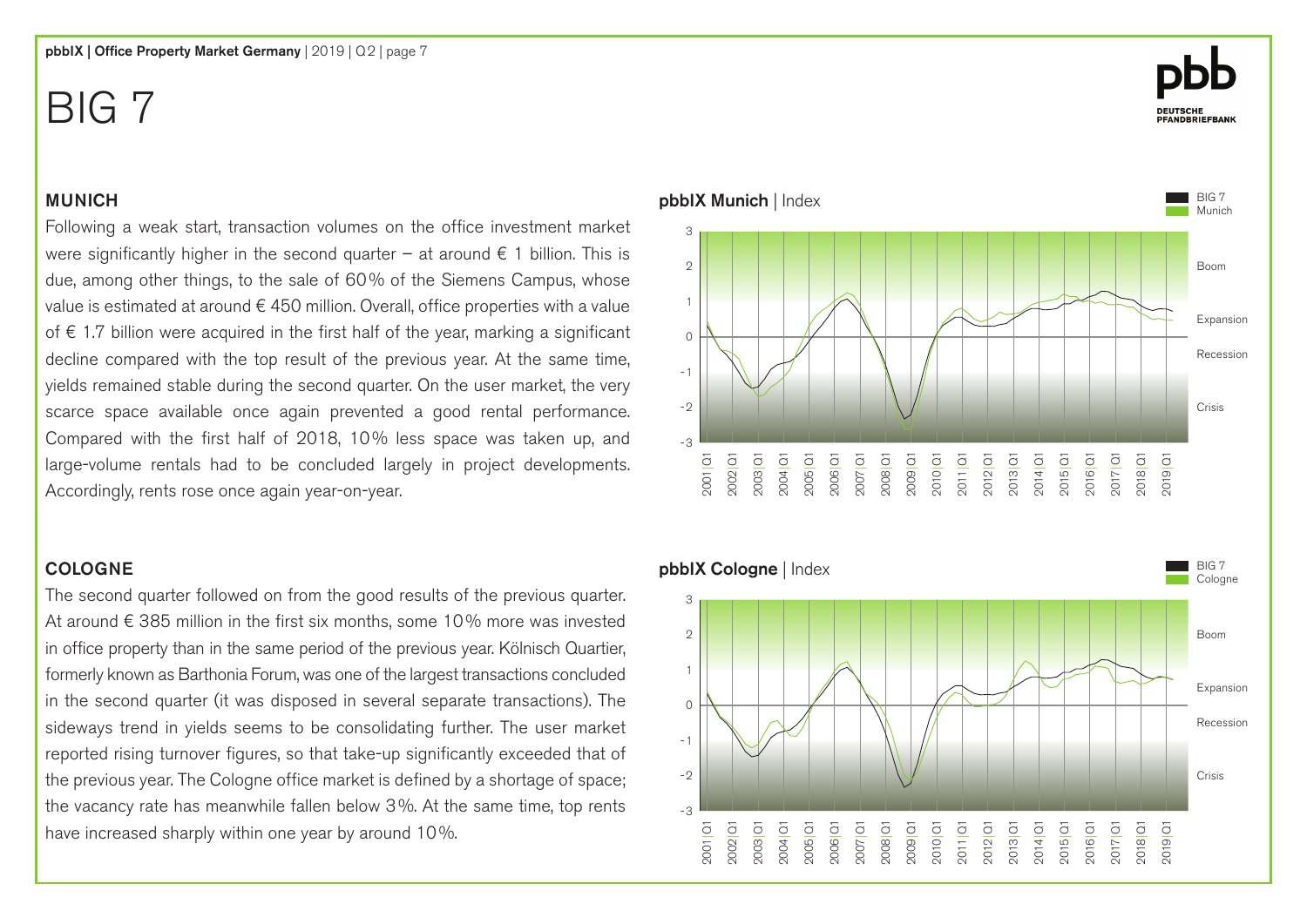## FRANKFURT

A muted first quarter on the investment market was followed by a sharp increase in turnover in the second quarter. All in all, the figure fell only slightly short of previous year's half-year result. More than one third of turnover in the first quarter was attributable to the purchase of the Die Welle complex in the city's West End. This was the second-largest commercial transaction conducted nationwide in the first half of the year. While yields continued to move sideways, rents increased slightly quarter-on-quarter in top locations as well as on average. This was due to a marked increase in demand for space, so that the weak first quarter was more than offset and the previous year's result exceeded by just under 5%. Thanks to numerous contracts in new-build projects, Frankfurt features the highest pre-letting rate among the BIG 7.

### DUSSELDORF

Transaction volumes of around € 500 million in the first half-year were significantly lower compared to the previous year; the reasons were a quiet first quarter and a lack of suitable projects. Market activity was dominated by domestic investors – international investors were therefore responsible for less than one third of the transaction volume. Prime yields were unchanged in recent months, at 3.2%. The sideways trend in rents continued on the rental market – despite a considerable increase in take-up which, at around 250,000 sqm, recorded the highest figure reached in the last ten years. This was due to some large-scale lettings, e.g. in the MedienHafen (Media Harbour) urban borough on the one hand, and to numerous contract renewals on the other. The vacancy rate fell again and now stands at around 6%.

#### pbbIX Frankfurt | Index BIG 7 Frankfur Boom **Recession** Crisis Expansion -3 2 1  $\Omega$ -1 -2 3 2013|Q1 2014|Q1 2015|Q1 2016|Q1 2017|Q1 2018|Q1 2019|Q1 2012|Q1 2011|Q1 2010|Q1 2009|Q1 2008|Q1 2007|Q1 2006|Q1 2005|Q1 2004|Q1 2003|Q1 2002|Q1 2001|Q1



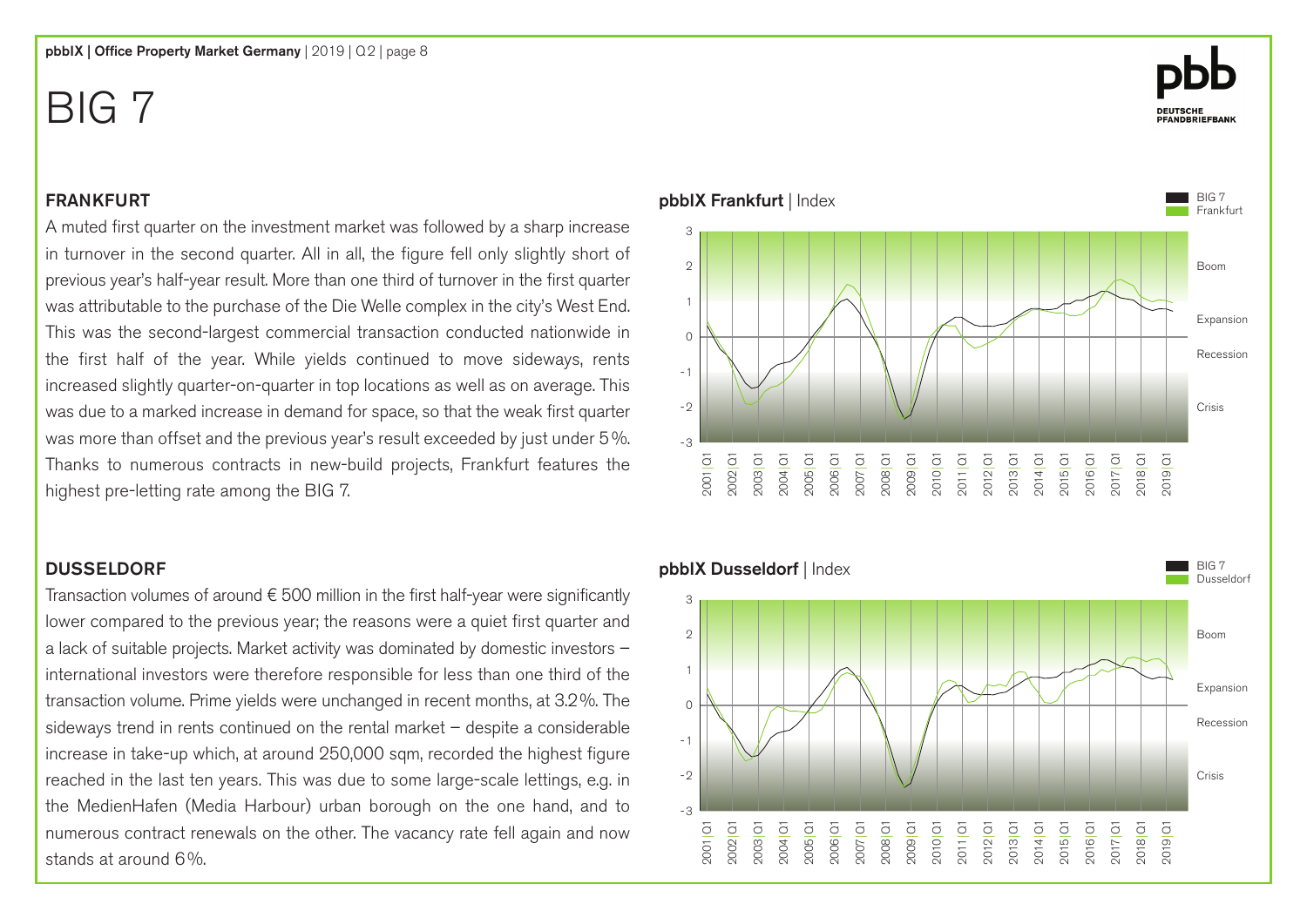### **STUTTGART**

There is currently little movement on the Stuttgart investment market compared with the previous year's levels. The investment volume in the first half of 2019 was similar to that of the first half of 2018, and prime yields have persisted at just over 3% for the last three quarters. Free space is in extremely short supply; at meanwhile around 1%, the vacancy rate is well below the limit a market should have, not only from the tenants' perspective. The outcome is a very high pre-letting rate. More than 140,000 sqm in office space was taken up in the first six months of 2019. While large-volume contracts were concluded in the first quarter, the second quarter was defined by a large number of smaller units. Top rents were stable compared with the previous quarter despite the shortage of space.



# **DEUTSCHE<br>PFANDBRIEFBANK**